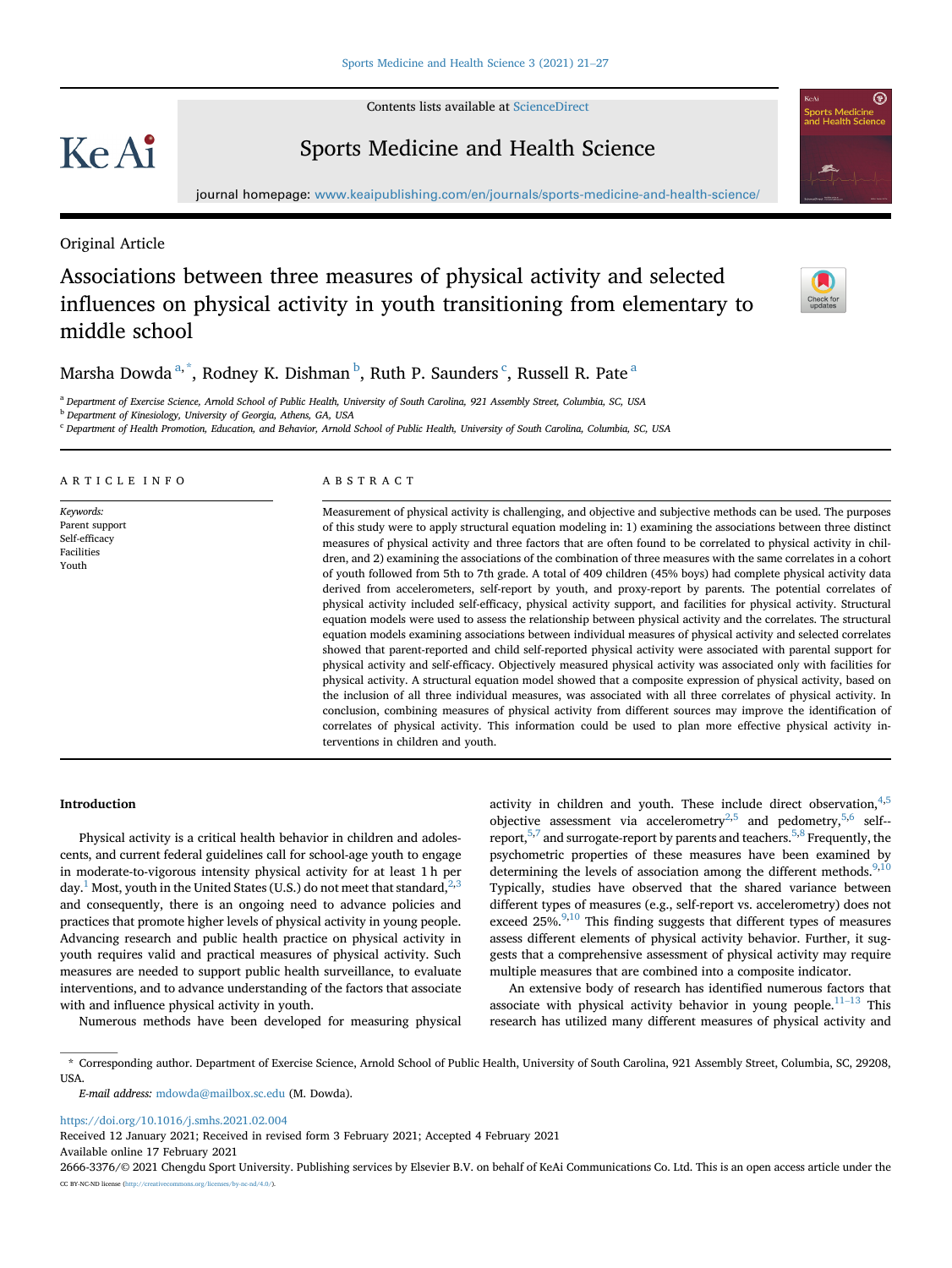multiple approaches to measuring the factors that associate with physical activity. These methods have included self-report by children (e.g., enjoyment of physical activity), reports by parents (e.g., parental support of child physical activity), reports by professionals (e.g., school policies and practices), and objective observations (e.g., community resources and built environment). Hence, studies of associations between children's physical activity and factors that may influence physical activity have used many different measurement combinations. The combinations of measures have ranged from child self-report of both physical activity and correlates of physical activity to the objective measurement of both constructs, with a wide range of combinations in between.

It seems likely that observed associations between children's physical activity and factors that influence physical activity may be affected by the nature of the measurement methodologies used. Because the different types of measures of physical activity differ markedly in psychometric properties, $\frac{11,13}{11}$  $\frac{11,13}{11}$  $\frac{11,13}{11}$  $\frac{11,13}{11}$  the findings of studies on factors hypothesized to associate with children's physical activity may be biased by the types of measures selected. Further, because different types of physical activity measures may complement one another, an understanding of factors that influence physical activity could be advanced by applying composite indices derived from multiple, distinct measures. $14-17$  $14-17$  $14-17$ 

The Transitions and Activity Changes in Kids (TRACK) study afforded the opportunity to examine relationships between multiple, distinct measures of physical activity and factors associated with physical activity in a cohort of children over time. Therefore, the purposes of this study were to apply structural equation modeling in: 1) examining the associations between three distinct measures of physical activity and three factors that are often found to be correlated physical activity in children (self-efficacy, parent support, and physical activity facilities); and 2) examining the associations of the combination of the three physical activity measures with the same correlates. The study was undertaken in a diverse cohort of youth followed from 5th to 7th grade.

#### Methods

#### Study design

TRACK was a longitudinal observational study that followed children from 5th grade into middle school. Parents provided informed consent and children provided assent. Data collection occurred at the school and was administered by a trained measurement team. Students completed surveys and anthropometric measures and received an accelerometer. Parent surveys were sent home for parents to complete and return. For this study, data from children and their parents who completed questionnaires in the 5th and 7th grades, including questions about physical activity and correlates of physical activity, were included. The study also measured child physical activity objectively over one week as well as community-based resources for children to be active. The Institutional Review Board at the University of South Carolina approved the protocols.

#### Participants

Fifth-grade children ( $n = 1080$ ) from 21 elementary schools in South Carolina were enrolled into the TRACK study and were followed into middle school. Fifty-four percent were girls; self-reported race/ethnicity was 37.4% white, 35.1% black, 11.2% Hispanic and 17.3% other or multi-race/ethnicity; and the average age and body mass index (BMI) of 5th graders was 10.6 (0.6) years and 21.2 (4.9), respectively. Children were excluded from the analysis due to missing accelerometer data  $(n = 88)$ , child self-report of physical activity, parent report of child physical activity ( $n = 96$ ), or data on community-based physical activity facilities ( $n = 164$ ), leaving 732 children in the 5th-grade sample. There were no differences in percent females, parent education, race/ethnicity, or average BMI between those included  $(n = 732)$  and not included  $(n = 348)$ , but the analytic sample was slightly younger. In 7th grade, 409 of the students in the sample provided complete data; those included

 $(n = 409)$  and not included  $(n = 323)$  did not differ on sex, race/ethnicity, parent education, age and BMI at 5th grade.

#### Measurement

#### Demographic and individual characteristics

Each child was asked to self-identify as Hispanic or Latino (yes/no) and to select all applicable race categories (white, African American/ Black, Asian, American Indian/Alaska Native, and other). Research staff measured participants' height and weight after the child removed heavy clothing and shoes. Parents reported their highest level of education and their relationship to the child.

#### Physical activity

Parent report of child's physical activity was assessed using 2 items: a rating of the child's level of physical activity compared to others of the same age and sex (5-point scale: much less to much more) and a measure of the child's activity during his/her free time (5-point scale: almost al-ways sedentary activities to almost always physical activities).<sup>[18](#page-6-2)</sup> Internal consistency was determined using Cronbach's alpha, and for the two items, the values were 0.68 in 5th grade and 0.58 in 7th grade.

Child's self-reported physical activity was measured using 4 items: a rating of physical activity compared to peers of the same age and gender (5-point scale: much less to much more than others) and 3 items about the child's view of himself/herself regarding exercising regularly, keeping physically fit, and being physically active (4-point scales: not at all true to very true).<sup>19</sup> Cronbach's alpha for the 4 items was 0.69 and 0.80 in 5th and 7th grades, respectively.

Physical activity was measured objectively using accelerometers (ActiGraph GT1M or GT3X models, Pensacola, Florida). Each child wore an accelerometer during waking hours for 7 consecutive days, except while bathing or swimming. Accelerometer data were collected and stored in 60-s epochs. Any period of 60 or more minutes of consecutive zeroes was considered to be non-wear time and was set to missing. Moderate-to-vigorous physical activity (MVPA) was calculated using an age-specific prediction equation<sup>20</sup> generalized to the mean age in the TRACK cohort. The threshold for MVPA was 2200 counts/min, corresponding to 4.0 metabolic equivalents (METs;  $1$  MET = 3.5 mL  $O_2 \cdot kg^{-1} \cdot min^{-1}$ ). Data for Sundays were excluded from the analyses due to shorter wear of time on those days. Missing values for children with at least two days of eight or more hours of wear per day were estimated by multiple imputations using Proc MI in SAS (Version 9.4, SAS Institute). Prior to the imputation, on average, 73% of total possible records from Monday to Saturday were available over the three years. MVPA was expressed as minutes/hour (daily MVPA/daily wear time) and was skewed and square root transformed before it was entered into structural equation models.

#### Factors potentially associated with physical activity

The study examined three factors that previous studies have found to be associated with physical activity in children – self-efficacy, parent support for physical activity, and access to physical activity places and resources. Efficacy beliefs about overcoming barriers to physical activity (barriers self-efficacy) were measured by child report using 8 items rated on a 4-point scale (disagree a lot to agree a lot). The items were developed for use with 5th-grade boys and  $girls<sup>21</sup>$  and re-specified for use with 6th and 8th-grade girls[.22](#page-6-6) Cronbach's alpha for the 8 items was 0.77 in 5th grade and 0.80 in 7th grade.

Parents reported support for physical activity using four items<sup>[18](#page-6-2)</sup> that asked them how many days in a typical week they engaged in four types of support. The items were rated on a 5-point scale with the following response categories: 0, 1–2, 3–4, 5–6, and 7 days. Cronbach's alpha of this scale was 0.76 for both 5th and 7th grades.

Facilities that provided physical activity opportunities and resources were identified by searching internet resources and databases for churches, commercial facilities, parks/trails, and schools/colleges.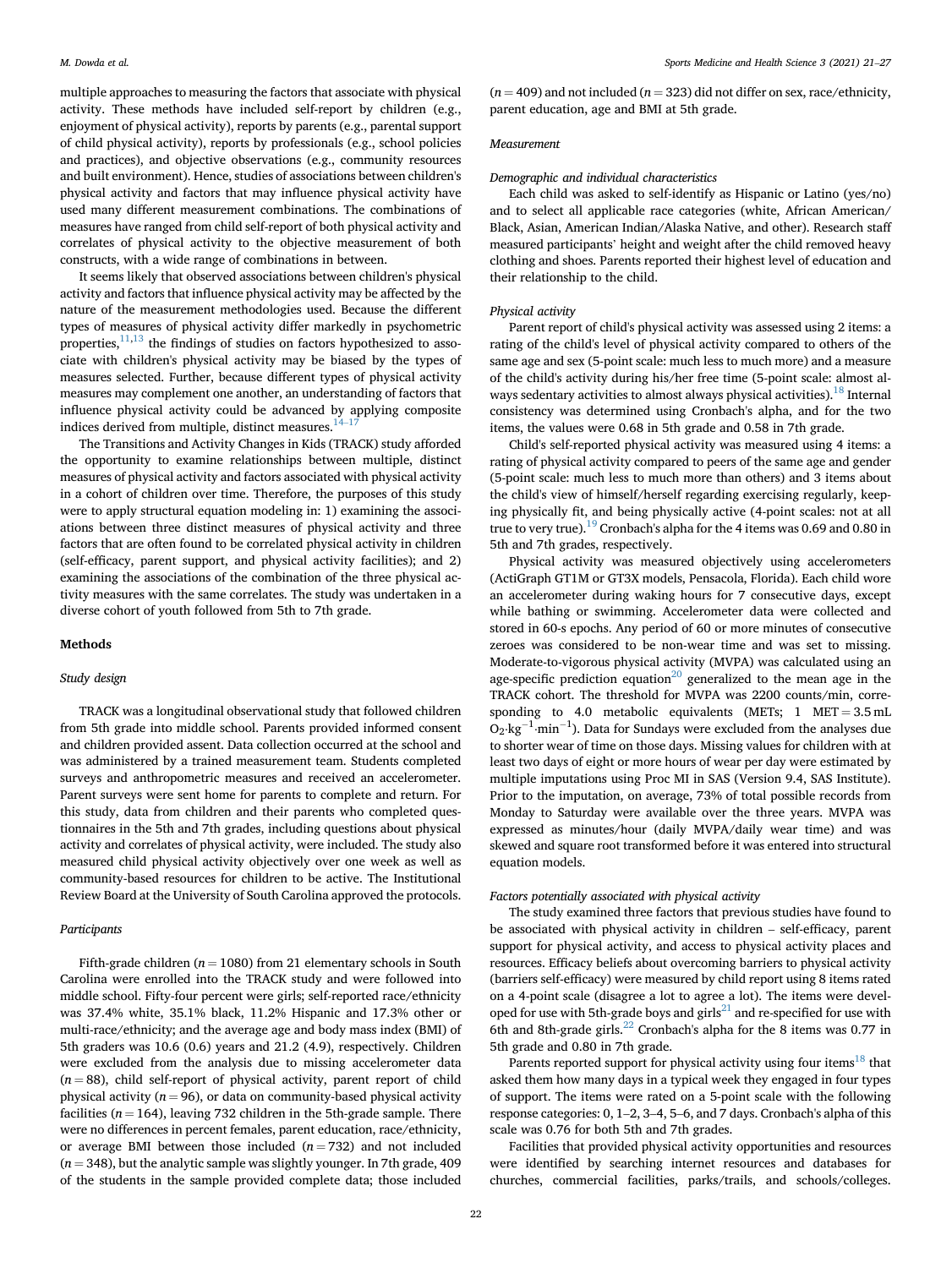Trained staff visited the facilities and completed a Physical Activity Resource Assessment (PARA) for each one.<sup>[23](#page-6-7)</sup> The PARA included information on facility features (e.g., baseball fields, sidewalks), amenities (e.g., lighting, drinking fountains) and incivilities (e.g., broken glass, graffiti). The PARA was utilized to determine how many of 18 possible features were available at each facility, and this number was reduced by the number of incivilities present, due to the negative influence of incivilities. Using GIS software (ArcGIS 10.1) and a 2-mile street network buffer around each child's home, four PARA-weighted scores of available places to be active were created for each child.

#### Statistical analysis

#### Individual structural equation models

Three structural equation models (SEM) for each grade were tested using maximum likelihood estimation in M-plus (version 8.0). $^{24}$  $^{24}$  $^{24}$  Structural equation modeling is a combination of confirmatory factor analysis (measurement model) and regression (structural model) used to evaluate hypotheses while controlling for error. In this study, the measurement model included three exogenous latent variables: barriers self-efficacy (8 indicators), parent support (4 indicators), and PARA-weighted score for physical activity facilities (4 indicators). Physical activity was modeled as an endogenous variable in three different ways, one for each of the models: child's moderate-to-vigorous physical activity (accelerometer: 6 indicators), parent report of child's physical activity (2 indicators), and child's self-reported physical activity (4 indicators). The SEM included three direct paths: from barriers self-efficacy, parent-reported parent support, and PARA-weighted score for physical facilities to physical activity. All analyses were adjusted for sex, race/ethnicity, and parent education.

#### Structural equation panel models

Two additional structural models were also tested using panel anal- $ysis<sup>25</sup>$  $ysis<sup>25</sup>$  $ysis<sup>25</sup>$  to examine seventh-grade associations while adjusting for fifth-grade associations. For these models, robust weighted least squares estimation with mean- and variance-adjusted Chi-square test (WLSMV) (because of binary covariates) were used.

For the 1st model, the three measurements of physical activity were entered as correlated latent variables. The SEM included a total of nine direct paths, three for each of the physical activity latent variables, from barriers self-efficacy, parent-reported parent support, and PARAweighted score to one of the 7th-grade physical activity latent variables.

For the 2nd model, a second- or higher-order confirmatory measurement model was specified by using the twelve physical activity variables (accelerometer: 6 items, parent-report: 2 items, and childreport:4 items). These three latent variables (first order) were then loaded onto a second- or higher-order factor representing the physical activity. The SEM included three direct paths for the 7th grade: from barriers self-efficacy, parent-reported parent support, and PARAweighted score for physical activity facilities to the second-order physical activity.

#### Model fit

Model fit was assessed according to multiple fit indices. A Chi-square value that is non-significant is an indicator of fit, but it is too sensitive to a large sample, so other indices are commonly used. The root mean square error of approximation (RMSEA) represents the closeness of fit. Values of < 0.08  $^{26}$  $^{26}$  $^{26}$  correspond to an acceptable fit,  $^{26}$   $\leq$  0.06 represents a close fit, while 0 represents an exact fit.<sup>[27](#page-6-11)</sup> The comparative fit index (CFI) tests the proportionate improvement in the fit of the target model with the null model. CFI values approximating 0.90 indicate a minimally acceptable fit.<sup>[28](#page-6-12)</sup>  $p < 0.05$  was considered statistically significant. For the correlated model, regression coefficients between each of the three predictor variables (self-efficacy, parent support, and PARA facility) and each of the three measures of physical activity were compared using the Wald test and by Chi-square difference tests ( $p > 0.05$ ), and change in CFI $> 0.01$  in comparisons of a freely estimated model with a nested model that constrained the coefficients to be equal. $^{29}$  $^{29}$  $^{29}$ 

#### Results

#### Descriptive statistics

Forty-seven percent of the 409 children were boys [\(Table 1](#page-2-0)), and the mean age in 5th grade was 10.6 years. The racial and ethnic composition of the sample was 38% white, 35% black, 11% Hispanic, and 17% other race/ethnicity. About 58% of the parents had higher than high school education, and 87% were mothers.

Both child-reported self-efficacy and parent-reported support for child's physical activity were significantly positively related to child's self-report of physical activity, parent-report of child's physical activity, and accelerometer MVPA ([Table 2](#page-3-0)). However, PARA-weighted score of physical activity facilities was only positively related to accelerometer MVPA in the 5th grade and 7th grade. The inter-correlations between the physical activity variables were all positive and significant.

#### Individual structural equation models

Results of the six structural equation models after adjustment for gender, parent education, and race/ethnicity are presented in [Table 3.](#page-3-1) The RMSEA of all models was <0.06, indicating close fit, and CFI were all greater than 0.90, indicating acceptable fit. All factor loadings in the measurement models were significant. Standardized parameter estimates (SE) indicate significant relationships in 5th and 7th grade between physical activity variables and barriers self-efficacy and parent support. The only significant paths between PARA-weighted score and physical activity variables were for accelerometer MVPA in 5th grade and 7th grades.

#### Structural equation panel models

[Fig. 1](#page-4-0) (Physical activity correlated model) and 2 (higher order panel model) show the panel SEM models after adjusting for 5th grade. All variables loaded significantly on their respective factors, and fit indices indicated that both models had an adequate fit.

For the model with three correlated physical activity measurements ([Fig. 1\)](#page-4-0), of the nine direct paths between self-efficacy, parent support, and PARA-weighted score and the three correlated physical activity variables, five paths were positive and significant (solid lines). These included: self-efficacy and child-reported physical activity ( $\beta = 0.63$ ;  $p < 0.001$ ), self-efficacy and parent-reported physical activity ( $\beta = 0.19$ ;  $p < 0.001$ ), PARA-weighted score and MVPA ( $\beta = 0.13$ ;  $p < 0.01$ ), parent support and parent-reported physical activity ( $\beta$  = 0.41; p < 0.001), and parent support and child-reported physical activity ( $\beta = 0.23$ ;  $p < 0.001$ ). The correlations between the three physical activity variables were small to moderate ( $r = 0.16$  to  $r = 0.48$ ).

<span id="page-2-0"></span>

| Table 1 |                            |
|---------|----------------------------|
|         | 5th-grade characteristics. |

|                            | Total $(n = 732)$       | Cohort ( $n = 409$ )    |
|----------------------------|-------------------------|-------------------------|
|                            | Mean (SD) or Percentage | Mean (SD) or Percentage |
| Age (years)                | 10.6(0.5)               | 10.6(0.5)               |
| Body Mass Index $(kg/m^2)$ | 21.1(5.0)               | 21.1(5.2)               |
| Gender                     | 44.9% boys              | 46.5% boys              |
| Race/ethnicity             |                         |                         |
| Black                      | 34.4%                   | 34.7%                   |
| Hispanic                   | 11.1%                   | 10.5%                   |
| Other                      | 17.4%                   | 16.9%                   |
| White                      | 37.2%                   | 37.9%                   |
| % Parent > High School     | 56.0%                   | 57.5%                   |
| % Mother respondent        | 86.6%                   | 87.4%                   |
|                            |                         |                         |

 $SD =$  standard deviation.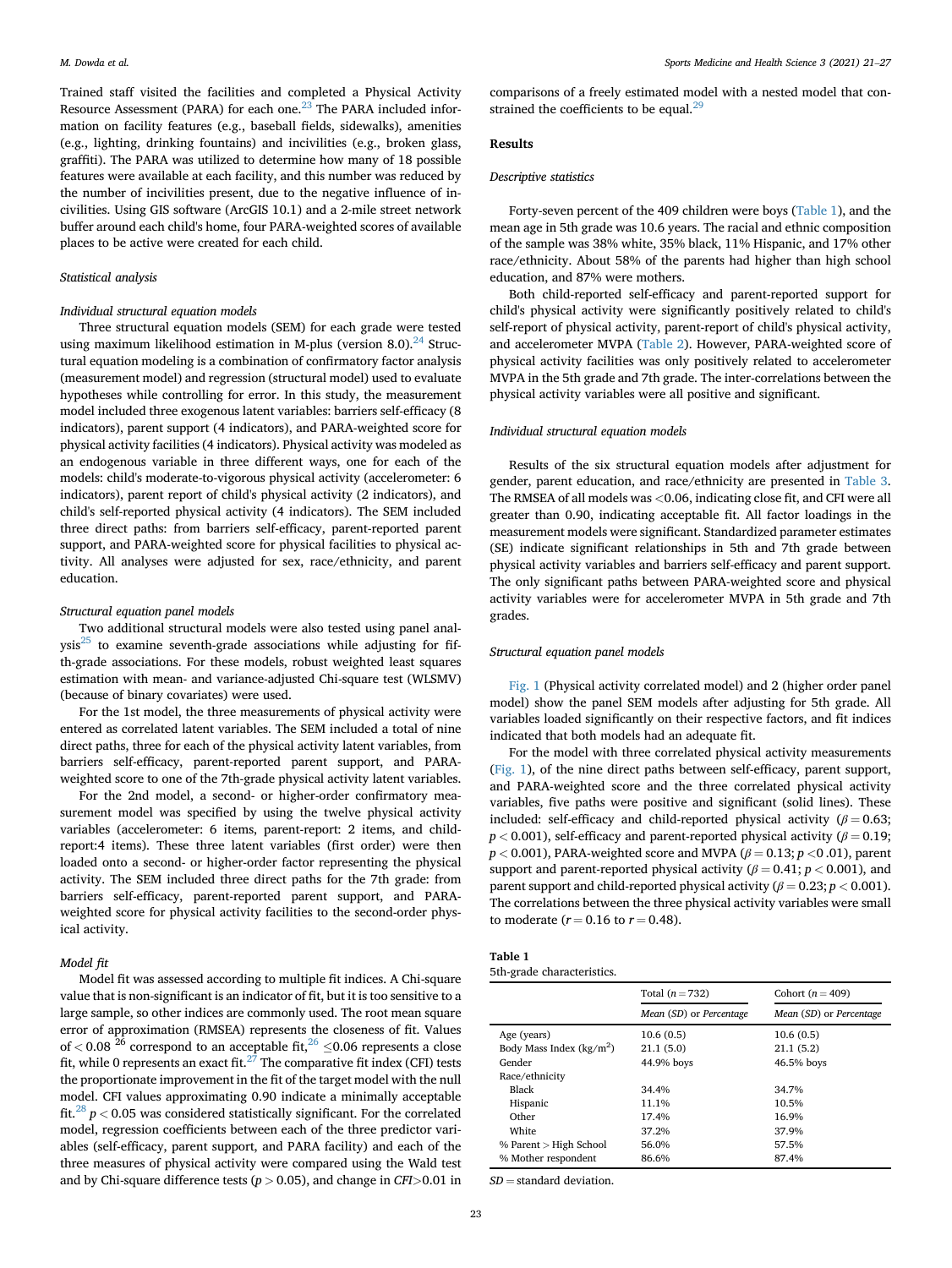<span id="page-3-0"></span>Means (SD) and Spearman correlations by grade (Cohort,  $n = 409$ ).

|                                | Mean (SD)  | Child's Physical Activity |               | Mean (SD)   | Child's Physical Activity |             |               |             |
|--------------------------------|------------|---------------------------|---------------|-------------|---------------------------|-------------|---------------|-------------|
|                                | 5th Grade  | Self-report               | Parent report | MVPA min/hr | 7th Grade                 | Self-report | Parent report | MVPA min/hr |
| Child-reported Self-efficacy   | 3.3(0.5)   | $0.52***$                 | $0.31***$     | $0.16**$    | 3.1(0.5)                  | $0.59***$   | $0.33***$     | $0.23***$   |
| Parent-reported Parent support | 2.9(0.8)   | $0.23***$                 | $0.39***$     | $0.31***$   | 2.7(0.8)                  | $0.35***$   | $0.41***$     | $0.28***$   |
| PARA weighted score            | 29.3(28.1) | $-0.04$                   | 0.05          | $0.16**$    | 29.3(28.1)                | 0.02        | 0.04          | $0.21***$   |
| Self-report PA                 | 3.3(0.7)   | 1.00                      |               |             | 3.3(0.7)                  | 1.00        |               |             |
| Parent report of child's PA    | 3.1(0.9)   | $0.42***$                 | 1.00          |             | 3.2(1.1)                  | $0.49***$   | 1.00          |             |
| MVPA min/hr                    | 1.6(0.5)   | $0.32***$                 | $0.38***$     | 1.00        | 1.5(0.5)                  | $0.40***$   | $0.31***$     | 1.00        |

 $SD =$  standard deviation.

 $MVPA = moderate-to-vigorous physical activity.$ 

 $PA =$  physical activity.

PARA=Physical Activity Resource Assessment.

 $*p < 0.05; **p < 0.01; **p < 0.001.$ 

<span id="page-3-1"></span>Table 3

5th gr[a](#page-3-2)de and 7th grade ( $n = 409$ ) Standardized parameter estimates (SE) from SEM models<sup>a</sup>.

|                                                        | 5th Grade                                       |                                                 |                                                 | 7th Grade                                       |                                                 |                                                 |  |  |
|--------------------------------------------------------|-------------------------------------------------|-------------------------------------------------|-------------------------------------------------|-------------------------------------------------|-------------------------------------------------|-------------------------------------------------|--|--|
| Measurement models <sup>b</sup>                        |                                                 |                                                 |                                                 |                                                 |                                                 |                                                 |  |  |
| Physical Activity                                      | Self-report (4 items)<br>$0.54 - 0.78$          | Parent report (2 items)<br>$0.74 - 0.75$        | MVPA (6 days)<br>$0.59 - 0.76$                  | Self-report (4 items)<br>$0.60 - 0.80$          | Parent report (2 items)<br>$0.56 - 0.68$        | MVPA (6 days)<br>$0.51 - 0.79$                  |  |  |
| Self-Efficacy<br>Parent Support<br>PARA-weighted score | $0.38 - 0.62$<br>$0.51 - 0.82$<br>$0.46 - 0.92$ | $0.37 - 0.63$<br>$0.50 - 0.83$<br>$0.46 - 0.92$ | $0.37 - 0.63$<br>$0.51 - 0.82$<br>$0.46 - 0.92$ | $0.44 - 0.71$<br>$0.57 - 0.82$<br>$0.46 - 0.92$ | $0.44 - 0.70$<br>$0.54 - 0.80$<br>$0.46 - 0.92$ | $0.44 - 0.70$<br>$0.54 - 0.81$<br>$0.46 - 0.92$ |  |  |
| Structural models                                      |                                                 |                                                 |                                                 |                                                 |                                                 |                                                 |  |  |
|                                                        | Self-report                                     | Parent report                                   | <b>MVPA</b>                                     | Self-report                                     | Parent report                                   | <b>MVPA</b>                                     |  |  |
| Self-Efficacy                                          | $0.67(0.05)$ ***                                | $0.32(0.07)$ ***                                | $0.14(0.06)*$                                   | $0.69(0.04)$ ***                                | $0.32(0.07)$ ***                                | $0.17(0.05)$ **                                 |  |  |
| Parent Support                                         | $0.12(0.06)*$                                   | $0.48(0.06)$ ***                                | $0.28(0.06)$ ***                                | $0.32(0.05)$ ***                                | $0.58(0.07)$ ***                                | $0.21(0.05)$ **                                 |  |  |
| PARA-weighted score                                    | 0.04(0.05)                                      | $-0.04(0.06)$                                   | $0.18(0.05)$ ***<br>Model fit                   | 0.01(0.04)                                      | $-0.04(0.06)$                                   | $0.21(0.05)$ ***                                |  |  |
| $\chi^2$ , df, P-value                                 | 442.6, 247,                                     | 410.9, 202,                                     | 550.2, 296,                                     | 470.4,47,                                       | 409.7, 202,                                     | 547.9, 296,                                     |  |  |
|                                                        | p < 0.001                                       | p < 0.001                                       | p < 0.001                                       | p < 0.001                                       | p < 0.001                                       | p < 0.001                                       |  |  |
| <b>CFI</b>                                             | 0.92                                            | 0.91                                            | 0.91                                            | 0.93                                            | 0.92                                            | 0.93                                            |  |  |
| RMSEA, 90% CI                                          | 0.044                                           | 0.050                                           | 0.046                                           | 0.047                                           | 0.05                                            | 0.046                                           |  |  |
|                                                        | (0.037, 0.051)                                  | (0.043, 0.057)                                  | (0.040, 0.052)                                  | (0.041, 0.053)                                  | (0.043, 0.057)                                  | (0.040, 0.052)                                  |  |  |
| $R^2$ for PA                                           | $0.50(0.06)$ ***                                | $0.36(0.06)$ ***                                | $0.25(0.04)$ ***                                | $0.64(0.05)$ ***                                | $0.47(0.08)$ ***                                | $0.33(0.04)$ ***                                |  |  |
| $R^2$ for Self-efficacy                                | $0.05(0.02)$ *                                  | $0.05(0.02)^{*}$                                | $0.05(0.02)^{*}$                                | 0.03(0.02)                                      | 0.03(0.02)                                      | 0.03(0.02)                                      |  |  |
| $R^2$ for Parent Support                               | 0.02(0.02)                                      | 0.02(0.02)                                      | 0.02(0.02)                                      | 0.03(0.02)                                      | 0.03(0.02)                                      | 0.03(0.02)                                      |  |  |
| $R^2$ for PARA-                                        | 0.02(0.02)                                      | 0.02(0.02)                                      | 0.02(0.02)                                      | 0.02(0.02)                                      | 0.02(0.02)                                      | 0.02(0.02)                                      |  |  |
| weighted score                                         |                                                 |                                                 |                                                 |                                                 |                                                 |                                                 |  |  |

 $SE =$  standard error.

SEM=Structural Equation Model.

 $MVPA = moderate-to-vigorous physical activity.$ 

PARA=Physical Activity Resource Assessment.

 $RMSEA = Root$  mean square error of approximation.

 $^{\star}p$  < 0.05,  $^{\star\star}p$  < 0.01,  $^{\star\star\star}p$  <0.001.

<span id="page-3-2"></span><sup>a</sup> Adjusted for Gender, Parent education and Race/ethnicity.

<span id="page-3-3"></span><sup>b</sup> Range of estimates of observed variables for Latent variables.

All three physical activity latent variables: child-reported physical activity ( $\beta = 0.88$ ;  $p < 0.001$ ), MVPA ( $\beta = 0.54$ ;  $p < 0.001$ ), and parentreported child physical activity ( $\beta$  = 0.86; p < 0.001) loaded significantly on the higher-order physical activity factor ([Fig. 2\)](#page-5-11). Self-efficacy ( $\beta$  = 0.53; p < 0.001) and parent support ( $\beta$  = 0.29; p < 0.001) were positively related to the higher order physical activity factor.

#### Discussion

The use of objective physical activity monitors has grown exponentially in recent years[.5](#page-5-4)[,9](#page-5-8)[,14](#page-6-1)[,15](#page-6-14) However subjective, self-report measures continue to be used in large studies and for population surveillance.  $8,30$  $8,30$  $8,30$ Few studies<sup>[15](#page-6-14)</sup> have combined results of more than one type of measure of physical activity for analysis. The feasibility of combining child self-reports and proxy estimates by parents with an objective measure of

physical activity (i.e., pedometer) to form a latent variable using struc-tural equation modeling has been demonstrated.<sup>[31](#page-6-16)</sup> An advantage of this latent variable approach is that it provides simultaneous estimates of all relationships between variables, while adjusting for measurement error. To our knowledge, this is the first study to examine putative determinants of physical activity in a longitudinal study.

The study found some consistent results for the individual structural equation models (self-reported, parent-reported and accelerometer MVPA) and the higher order physical activity factor [\(Fig. 2](#page-5-11)) panel model. Significant relationships between physical activity and child-reported barriers self-efficacy and parent-reported parent support were found after adjusting for gender, parent education, and race/ethnicity in the 5th and 7th grade for the individual models and after adjusting for 5th grade in the panel model. These findings are consistent with a previous study by Wang et al. of self-efficacy<sup>16</sup> and a recent metaanalysis of parent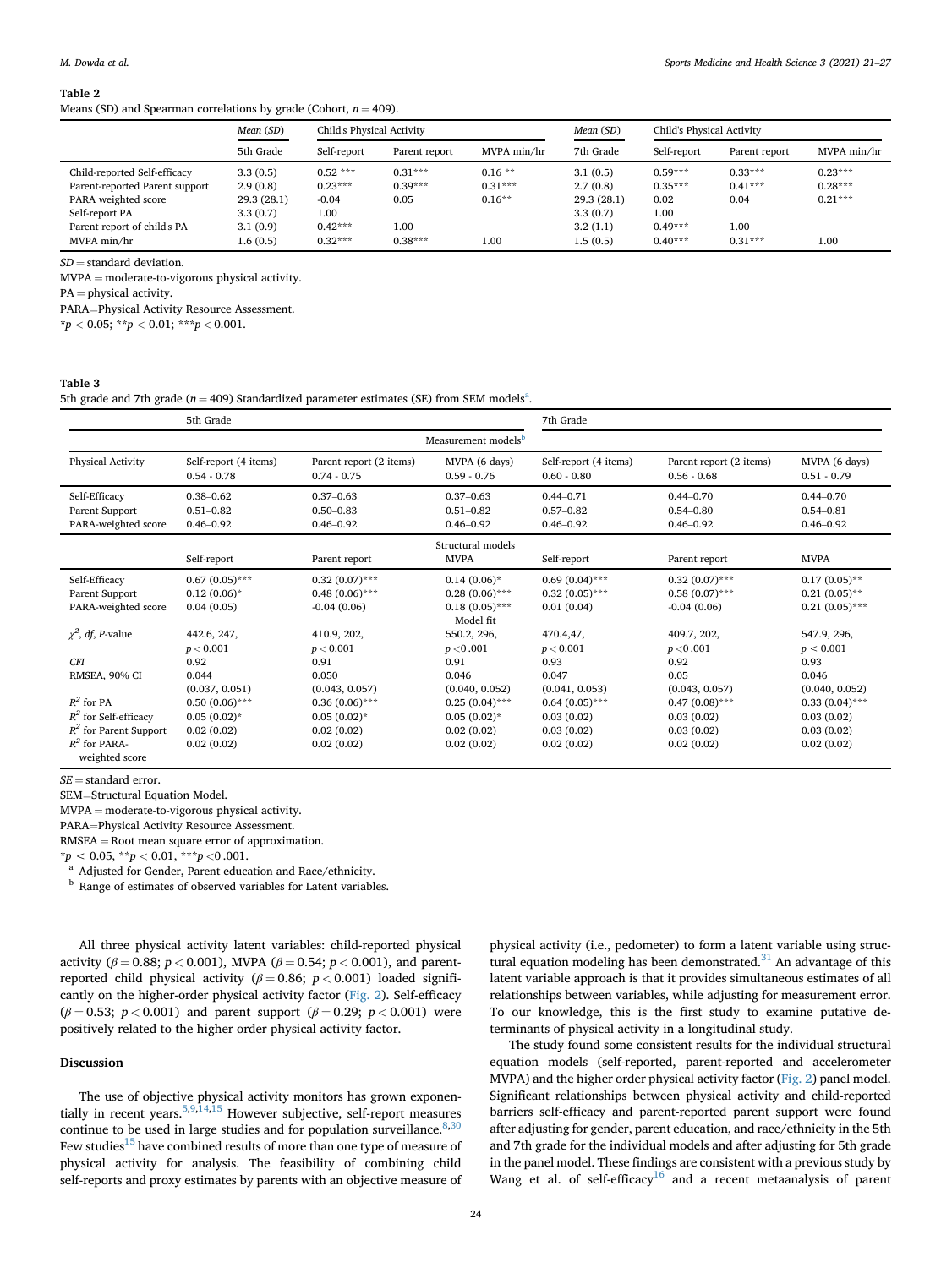<span id="page-4-0"></span>

Fig. 1. The model illustrating the relationships (measurement model) for the panel analysis of three correlated reports of physical activity for 7th grade youth and relationship between barriers self-efficacy, parent support, and PARA-weighted score after adjustment for 5th grade. Model also adjusted for sex, and parent education using structural equation modeling with standardized regression coefficients  $(\beta)$ . Solid lines represent significant relationships and dashed lines represent nonsignificant relationships. The root mean square error of approximation of the model was 0.027 (90% Confidence interval was 0.023, 0.031); comparative fit  $index = 0.95$ ; Chi-square = 1617.6,  $df = 1248$ ,  $p < 0.001$ . PARA=Physical Activity Resource Assessment. MVPA = moderate-to-vigorous physical activity. PA = physical activity.

support.<sup>32</sup> The findings emphasize the importance of self-efficacy and parent support for promoting physical activity in elementary and middle school children, regardless of how physical activity is measured.

The findings for the relationship between PARA-weighted score and physical activity were inconsistent. In the individual structural equation models, significant positive relationships were observed for accelerometer MVPA in both 5th and 7th grades, but no relationship was observed between PARA-weighted score and the higher order physical activity factor panel model. However, there was a significant positive relationship between MVPA and PARA-weighted score in the correlated physical activity model ([Fig. 1](#page-4-0)). A recent review of associations of objectivelymeasured built-environment attributes with MVPA found negative effects on children's physical activity but positive effects on adolescents' physical activity.<sup>[33](#page-6-19)</sup> Similarly, in the present study we found higher correlations between accelerometer MVPA and PARA score in the 7th grade  $(r = 0.21)$  as compared to the 5th grade  $(r = 0.16)$ . This suggests that older children are more likely to be physically active in places away from their homes, possibly due to greater availability of programs for older children or greater access to transportation.

The present study was unique for several reasons: data from two time points (5th and 7th grade) were included, subjective physical activity was measured in two ways (child self-report and parent proxy-report), and structural equation modeling was used to determine whether relationships existed between physical activity and selected correlates of physical activity. Similar to previous reports, some relationships differed according to the way that physical activity was measured, $16,17,34$  $16,17,34$  $16,17,34$  $16,17,34$  and were higher when measures were congruent (e.g., both measured subjectively or both measured objectively), suggesting that the strength of the relationships between physical activity and physical activity correlates may depend on the data sources for both, thus reflecting common method bias.[35](#page-6-22) Combining three measures of physical activity with the use of structural equation models may eliminate some of this common method bias. Although the results of the two approaches to panel modeling were not consistent, both provide a way to investigate potential correlates simultaneously with different methods of measuring physical activity.

The generalizability of the study is limited, as children from only one state and a small age range were included. Strengths include using both subjective and objective measures on the same children over the transition from elementary to middle school. Analyses were performed using structural equation modeling rather than multiple regression, allowing us to model physical activity as a latent variable, adjusting for measurement errors. The correlations between the subjective (parent-report, selfreport) and objective MVPA were moderate  $(>0.31)$ . Also, the children were racially diverse and included both boys and girls.

In Conclusion, a unique contribution of this study was that it analyzed physical activity as a latent variable composed of physical activity data from three sources. No single measure of physical activity is optimal; however, combining several measures may help identify physical activity correlates regardless of data source (obtained objectively or subjectively). This is important because physical activity interventions have produced only modest effects,  $36-38$  $36-38$  $36-38$  due in part to lack of knowledge concerning factors related to physical activity in children. $13$  Such information could inform the development of more effective physical activity interventions that increase physical activity and improve the health of youth.<sup>[39](#page-6-24)</sup>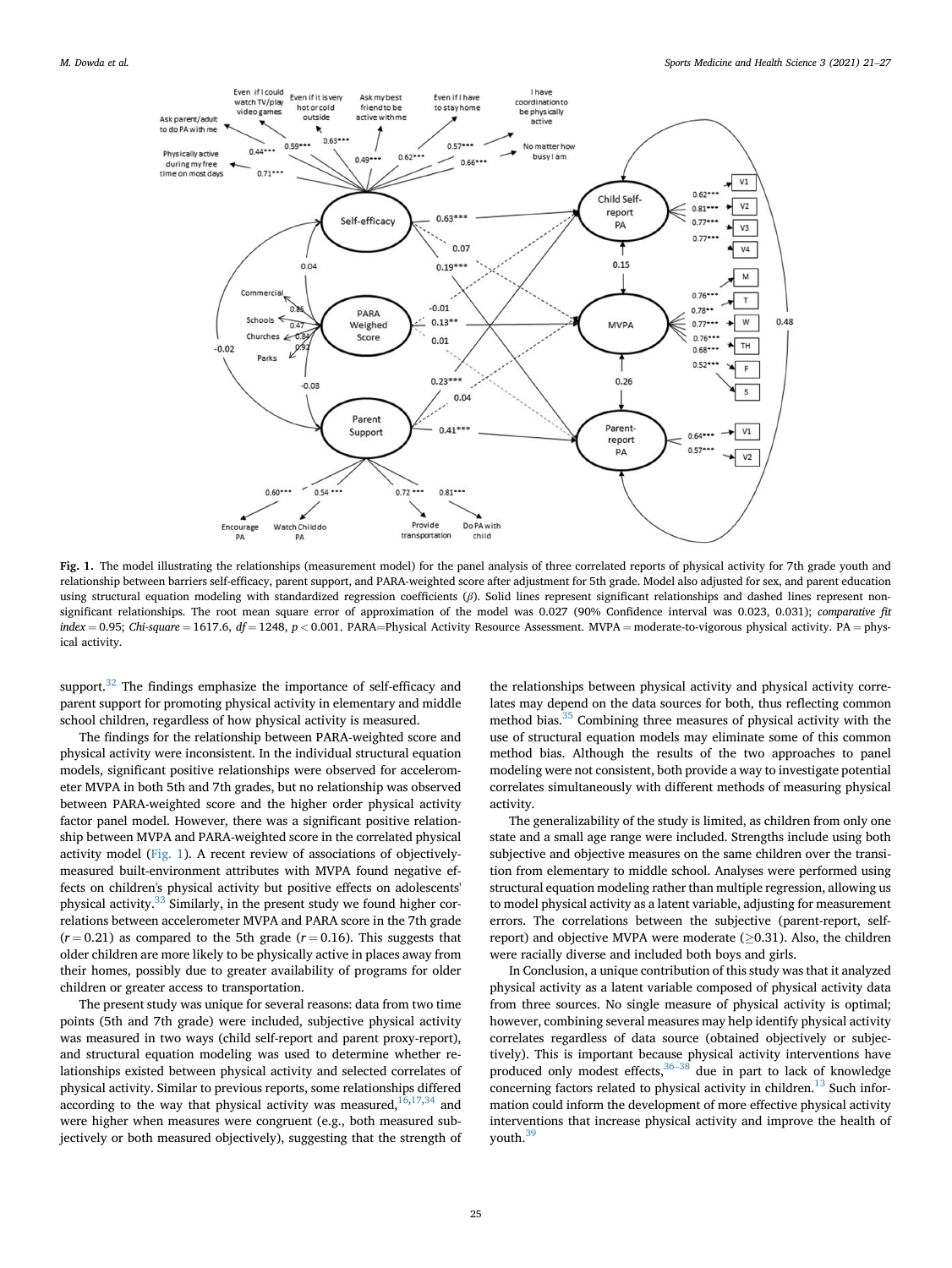<span id="page-5-11"></span>

Fig. 2. The model illustrating the relationships the higher order factor model (measurement model) for the three reports of physical activity for 7th grade youth and relationship between barriers self-efficacy, parent support, and PARA-weighted score after adjustment for 5th grade. Model also adjusted for sex, and parent education using structural equation modeling with standardized regression coefficients (β). Solid lines represent significant relationships and dashed lines represent nonsignificant relationships. The root mean square error of approximation of the model was 0.034 (90% Confidence interval was 0.030, 0.037); comparative fit  $index = 0.92$ ; Chi-square = 1645.5,  $n = 1122$  p < 0.001. PARA=Physical Activity Resource Assessment. MVPA = moderate-to-vigorous physical activity. PA = physical activity.

#### Submission statement

This manuscript is not currently submitted elsewhere. None of the manuscript's contents have been previously published in any journal. All authors have read and approved the submitted manuscript.

#### Authors' contributions

Marsha Dowda participated in study design, data analyses, interpretation and drafting of the manuscript. Rod Dishman participated in data analyses, interpretation and drafting of the manuscript. Ruth Saunders helped in interpretation of the data and drafting the manuscript. Russ Pate participated in study design and drafting of the manuscript.

#### Ethical approval statement

The institutional Review Board at the University of South Carolina approved the protocol. Parents provided informed consent and children provided assent before the collection of any data.

#### Conflict of interest

The authors report no conflicts of interest.

#### Acknowledgements

This study was funded by the National Heart, Lung, and Blood Institute (R01HL091002-01A1). The authors thank Gaye Groover Christmas, MPH, for editorial assistance in the preparation of the manuscript.

#### References

- <span id="page-5-0"></span>1. [Physical Activity Guidelines Advisory Committee.](http://refhub.elsevier.com/S2666-3376(21)00006-8/sref1) 2018 Physical Activity Guidelines Advisory Committee Scientific Report[. Washington, DC: US DHHS; 2018](http://refhub.elsevier.com/S2666-3376(21)00006-8/sref1).
- <span id="page-5-1"></span>2. Troiano RP, Berrigan D, Dodd KW, Masse LC, Tilert T, McDowell M. Physical activity in the United States measured by accelerometer. Med Sci Sports Exerc. 2008;40(1): <sup>181</sup>–188. <https://doi.org/10.1249/mss.0b013e31815a5lb3>.
- <span id="page-5-2"></span>3. Centers for Disease Control and Prevention. Youth Risk Behavior Surveillance System - Questionnaires; 2019, 2019 [https://www.cdc.gov/healthyyouth/data/yrbs/questionn](https://www.cdc.gov/healthyyouth/data/yrbs/questionnaires.htm) [aires.htm](https://www.cdc.gov/healthyyouth/data/yrbs/questionnaires.htm). Accessed February 27, 2020.
- <span id="page-5-3"></span>4. McIver KL, Brown WH, Pfeiffer KA, Dowda M, Pate RR. Development and testing of the observational system for recording physical activity in children: elementary school. Res Q Exerc Sport. 2016;87(1):101–109. [https://doi.org/10.1080/](https://doi.org/10.1080/02701367.2015.1125994) [02701367.2015.1125994.](https://doi.org/10.1080/02701367.2015.1125994)
- <span id="page-5-4"></span>5. Dollman J, Okely AD, Hardy L, Timperio A, Salmon J, Hills AP. A hitchhiker's guide to assessing young people's physical activity: deciding what method to use. J Sci Med Sport. 2009;12:518–525. <https://doi.org/10.1016/j.jsams.2008.09.007>.
- <span id="page-5-5"></span>6. Tudor-Locke C, Bassett Jr DR. How many steps/day are enough? Preliminary pedometer indices for public health. Sports Med. 2004;34(1):1–8. [https://doi.org/](https://doi.org/10.1186/1479-5868-8-78) [10.1186/1479-5868-8-78](https://doi.org/10.1186/1479-5868-8-78).
- <span id="page-5-6"></span>7. [Loprinzi PD, Cardinal BJ. Measuring children's physical activity and sedentary](http://refhub.elsevier.com/S2666-3376(21)00006-8/sref7) behaviors. [J Exercise Sci Fitness](http://refhub.elsevier.com/S2666-3376(21)00006-8/sref7). 2011;9(1):15–[23](http://refhub.elsevier.com/S2666-3376(21)00006-8/sref7).
- <span id="page-5-7"></span>8. Pate RR, McIver KL, Colabianchi N, et al. Physical activity measures in the healthy communities study. Am J Prev Med. 2015;49(4):653–659. [https://doi.org/10.1016/](https://doi.org/10.1016/j.amepre.2015.06.020) [j.amepre.2015.06.020](https://doi.org/10.1016/j.amepre.2015.06.020).
- <span id="page-5-8"></span>9. Adamo KB, Prince SA, Tricco AC, Connor-Gorber S, Tremblay M. A comparison of indirect versus direct measures for assessing physical activity in the pediatric population: a systematic review. Int J Pediatr Obes. 2009;4:2–27. [https://doi.org/](https://doi.org/10.1080/17477160802315010) [10.1080/17477160802315010.](https://doi.org/10.1080/17477160802315010)
- <span id="page-5-9"></span>10. Hidding LM, Chinapaw MJM, van Poppel MNM, Mokkink LB, Altenburg TM. An updated systematic review of childhood physical activity questionnaires. Sports Med. 2018;48(12):2797–2842. [https://doi.org/10.1007/s40279-018-0987-0.](https://doi.org/10.1007/s40279-018-0987-0)
- <span id="page-5-10"></span>11. Ding D, Sallis JF, Kerr J, Lee S, Rosenberg DE. Neighborhood environment and physical activity among youth: a review. Am J Prev Med. 2011;41(4):442–455. [https://doi.org/10.1016/j.amepre.2011.06.036.](https://doi.org/10.1016/j.amepre.2011.06.036)
- 12. Biddle SJH, Atkin AJ, Cavill N, Foster C. Correlates of physical activity in youth: a review of quantitative systematic reviews. Int Rev Sport Exerc Psychol. 2011;4(1): <sup>25</sup>–49. [https://doi.org/10.1080/1750984X.2010.548528.](https://doi.org/10.1080/1750984X.2010.548528)